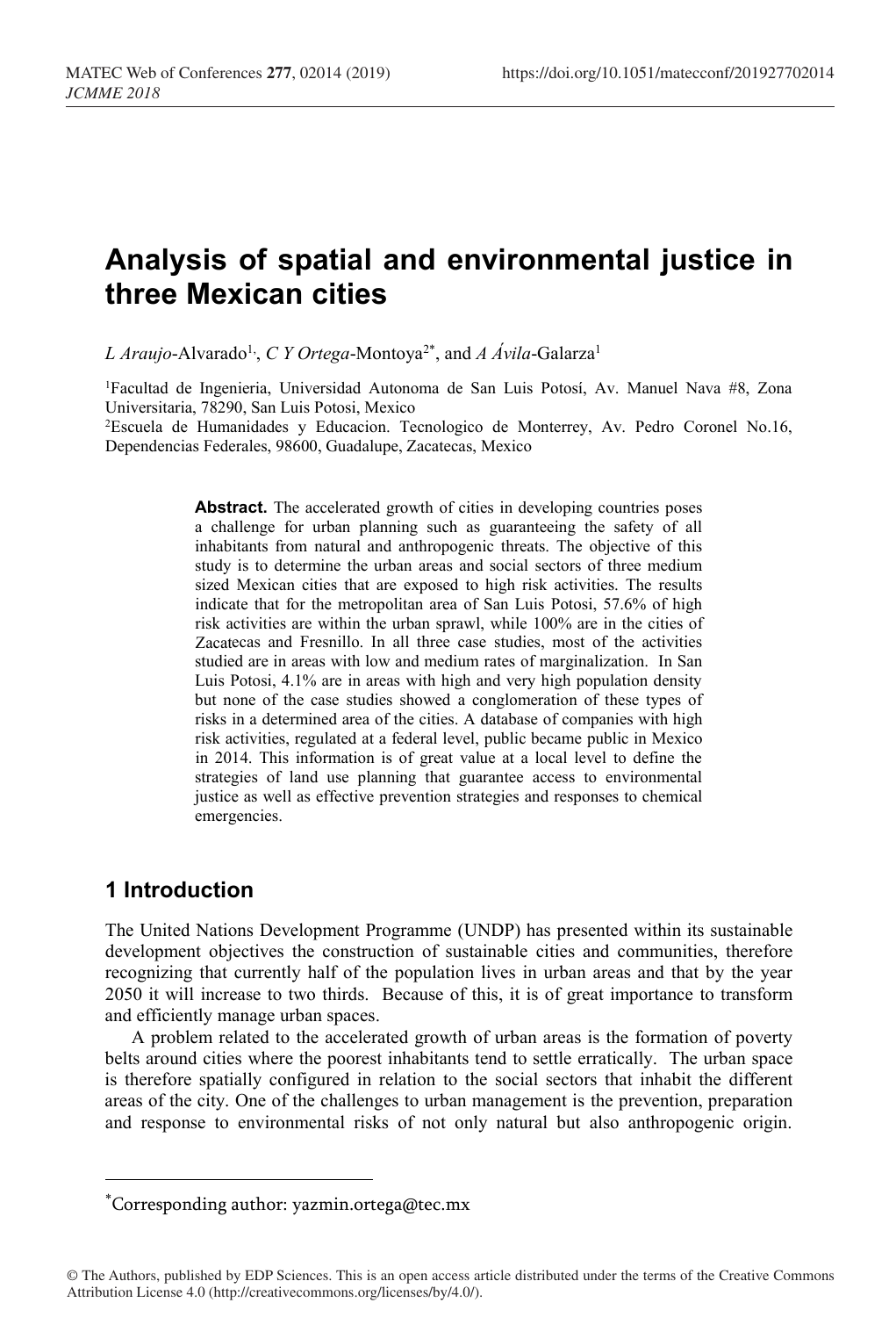Cannon [1] states that social processes create an uneven exposure to risk, thus making some sectors of the population more susceptible to suffering disasters than others.

Chemical risks are relevant because industrial spaces for the transformation of consumer goods are grouped within the city. The analysis of risk scenarios is important because it allows us to identify the most susceptible groups of a population or ecosystem that can be exposed during a possible disaster. An adequate management of risk is the only guarantee in facing the future with a solid and secure foundation [2]. For this reason, since 1992, the United Nations has recognized the importance of chemical risks in urban environments through the APELL program, which establishes that a better understanding of risk scenarios and the mechanisms for prevention and protection in case of emergency are vital for the construction of capabilities within a society and the agencies in charge of public safety.

According to these scenarios, it is very important that the instruments for land use planning, such as the case of the ecological and environmental management, incorporate into their diagnostic, prognostic and resulting programs, the consideration of risk analysis for the different existing hazards, thus identifying the level of vulnerability of the population for each one of them [3]. Recognizing the conditions of vulnerability as risk generators, and therefore as generators of disaster, has a political dimension. It implies recognizing that in situations of risk and disaster there is social and political responsibility thus referring to notions of environmental justice [4].

While people have the right to a safe and clean environment, research in environmental justice has shown that lower and middle class communities have a greater exposure to higher levels of risk than other groups in society [5]. The environmental justice concept was developed in the United States due to a movement that sought equality in the distribution of environmental risks among ethnic and racial groups. This is to say; all people have the right to be protected from pollution and to live and enjoy a safe and clean environment [6].

Environmental justice establishes that groups with a high concentration of low-income families or racial and ethnic minorities are more exposed to a series of higher environmental risks and problems. These groups also do not equally benefit from the positive implications derived from environmental policies and regulation [7]. According to environmental justice studies, the most common sources of risk tend to be facilities with toxic emissions, landfills and industrial zones. Several studies have shown that a significant relation exists between the proximity of environmental risks and health problems such as respiratory conditions, pregnancy problems (malformations, injury to the central nervous system of the fetus), child cancer, leukemia and kidney disease, among others. Although the population that is close to these sources of risk seems to be more likely to have these diseases or health problems, the proximity is not equivalent to the individual exposure and the negative impact is not the same for all inhabitants [8].

In addition to this, in their research, Cole, Elliott and Khemmarat [9] found that ethnic division and polarization of communities have a positive and statistically significant correlation with toxic releases. This suggests that, under equal conditions, the greater the ethnic divisions within an area, the greater the level of toxic emissions will be. Another important aspect in case studies of environmental justice is the use of Geographic Information Systems (GIS) as a way of exploring spatial relations between factors that can be associated with the locations of risk facilities. Population density, land use and employment are factors that can be used to predict the installation of emission sources [10].

Ash et al. [11] indicates that while it is true that a larger number of cases where there is a lack of environmental justice have been present in minorities such as ethnic groups, lowincome populations and immigrants (some authors even include pregnant women, children and senior citizens in this term), this is a problem that encompasses all society. They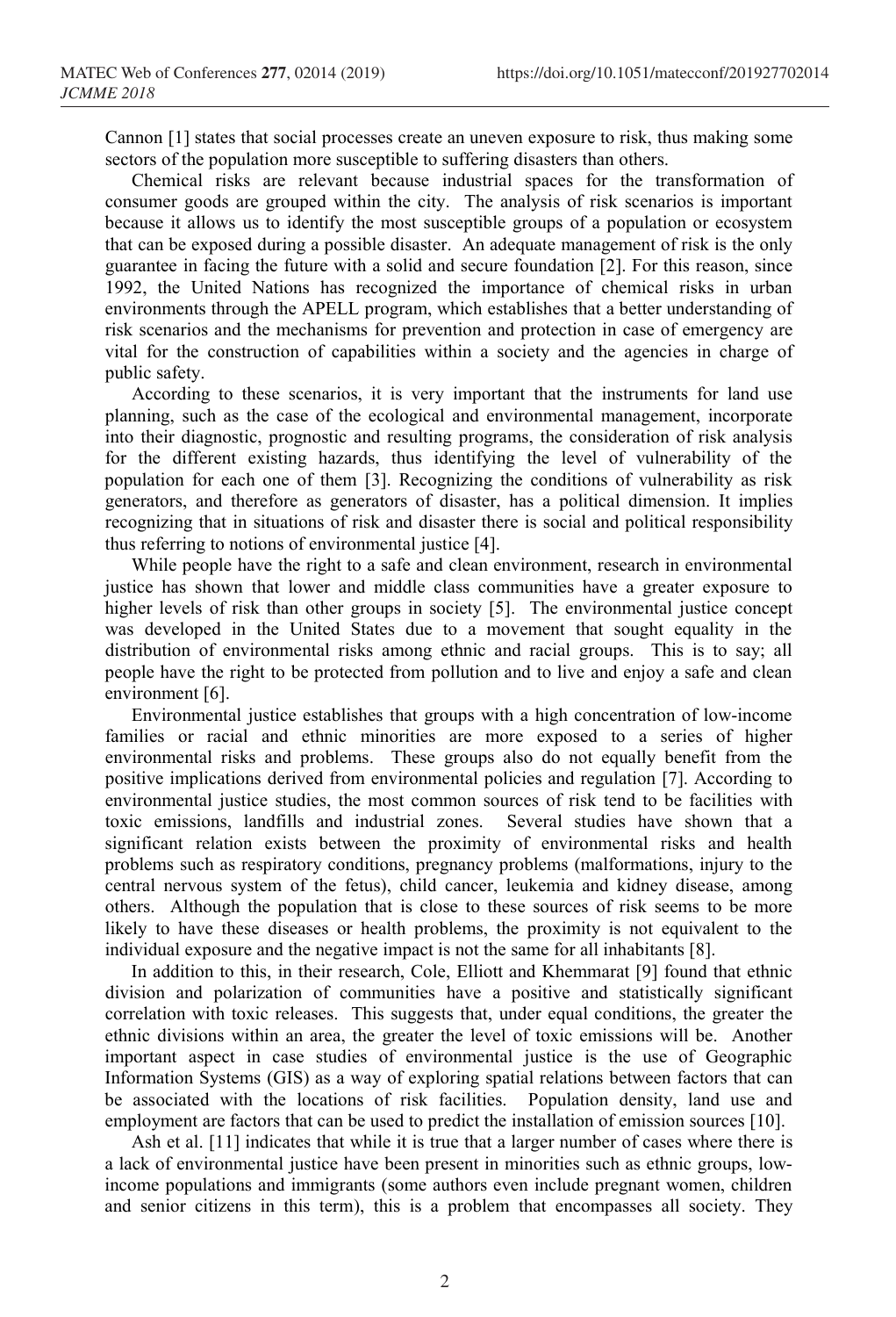suggest that urban areas that contain minorities experiment exposure to pollution but in the end, this is a problem that affects all subgroups of a population. Their conclusion is that access to environmental justice is good for everyone, not just for minority groups.

#### **1.1 Regulation of risk activities in Mexico**

In Mexico, high risk activities are defined as service, commercial or industrial sites where materials with explosive, toxic or flammable characteristics, that exceed the quantities published in the First and Second High Risk Activities List, are generated or handled. These activities are regulated at a federal level.

The storage of these hazardous substances represents a chemical threat that can affect the environment or the population´s health if an accidental release of one of these substances were to occur. The analysis of high risk activities in Mexico was possible due to the approval of the General Act of Transparency and Access to Public Information and consequently has opened up information at a federal level. Thanks to this law and through a request for public information it was possible to learn about the high risk activities that are present in the national territory and that previously were considered classified information that could not be accessed.

#### **2 Case studies**

The metropolitan area of San Luis Potosi-Soledad de Graciano Sanchez is considered the 11th largest in the country (1,040,443 people) and one of the most important in the state since a third of the services and population are centered there. The urban area of San Luis Potosi has gained economic, political and social importance due to its proximity to the three main population centers in the country (Mexico City, Guadalajara and Monterrey). Likewise, the city is part of two important trade corridors in the country: the road and rail network that connect the central-northern part of the country (the core of NAFTA) and the network that connects the Gulf of Mexico and Pacific Ocean seaports. This confirms its favored position as a cultural, industrial, commercial and logistical zone.

The metropolitan area of Zacatecas (275,027 people) is experiencing an important population growth and currently ranks 43 out of 56 in the national urban system with a little more than 270 thousand inhabitants. On the other hand, the city of Fresnillo has been the most populated municipality in the state of Zacatecas for 50 years (230,865 people). The main problems of this city are centered on a deficient urban structure that is due to the disorderly growth of the city and to an indiscriminate mixture of land use that presents a marked incompatibility.

The case studies and their population are shown in figure 1.



**Fig. 1.** Location of case studies.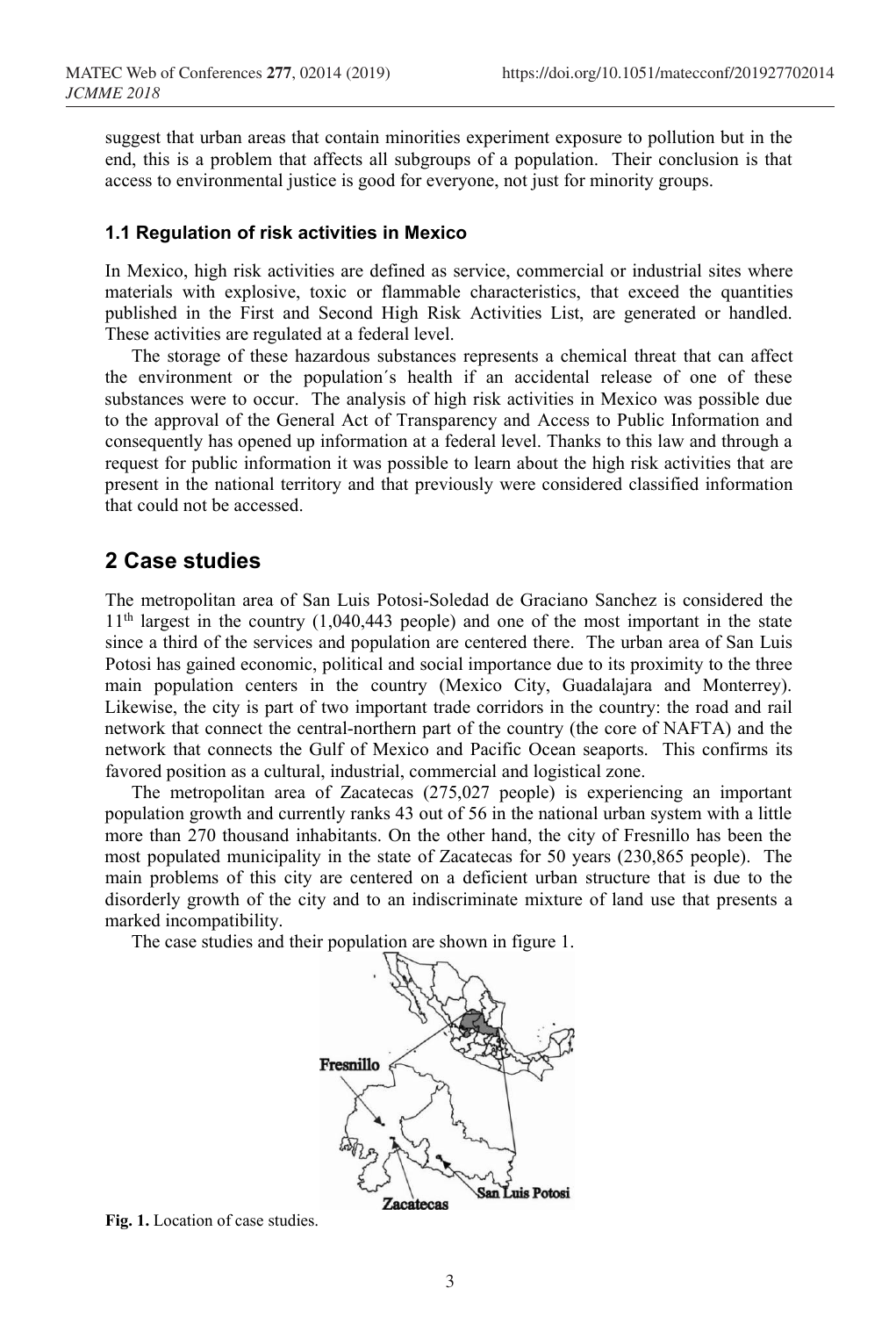## **3 Methodology**

This research was developed following the subsequent stages:

#### **3.1 Consultation of the National Register of high risk activities**

The National Register of companies with high risk activities was obtained through a public information request that was submitted to the Secretariat of Environment and Natural Resources (SEMARNAT) in 2014.

#### **3.2 Update of the National Register of high risk activities**

The addresses and main information of companies with high risk activities (such as business name, address and state) were verified through a consultation of the National Institute of Statistics and Geography´s [12] National Directory of Economic Units (DENUE). Said directory offers the identification details, location, economic activity and size of the companies active in the national territory.

#### **3.3 Geographic positioning of risk activities**

The high risk activities were geographically arranged using the information from DENUE and the geographic information system ArcMap 10.1.

#### **3.4 Delimitation of industrial areas**

Industrial zones were delimitated within the cities studied using Google Earth. In the case of San Luis Potosi, the secondary zoning plan of the 2003 Strategic Population Central Plan of San Luis Potosi-Soledad de Graciano was used. For Zacatecas, the current urban land use plan of the 2016 Urban Development Plan of Zacatecas-Guadalupe was used. In the case of the city of Fresnillo, the zones were defined using the Google Earth tool, considering the connectivity and aggregation level of the industrial infrastructure.

#### **3.5 Consultation of social development benchmarks**

The 2010 Urban Marginalization Index was consulted for the areas studied at the level of a Basic Geostatistical Area (AGEB). This index is developed by the National Population Council [13] and is included in the INEGI´s Census Information Consult System (SCINCE).

#### **3.6 Consultation of population density**

The population density of the AGEB´s studied was obtained from the total population variables available in the 2010 Housing and Population Census [14]. The ArcMap tool "calculate geometry" was used to obtain the area of the AGEB's in km<sup>2</sup> units.

```
Population Density=\frac{\text{Population (Inhab)}}{\text{Surface (km}^2)}
```
## **3.7 Environmental justice analysis**

The level of social marginalization and population density of the basic geostatistical areas (AGEB) where the companies with high environmental risk are located were analyzed. An AGEB is a polygon that groups between 25 and 50 city blocks.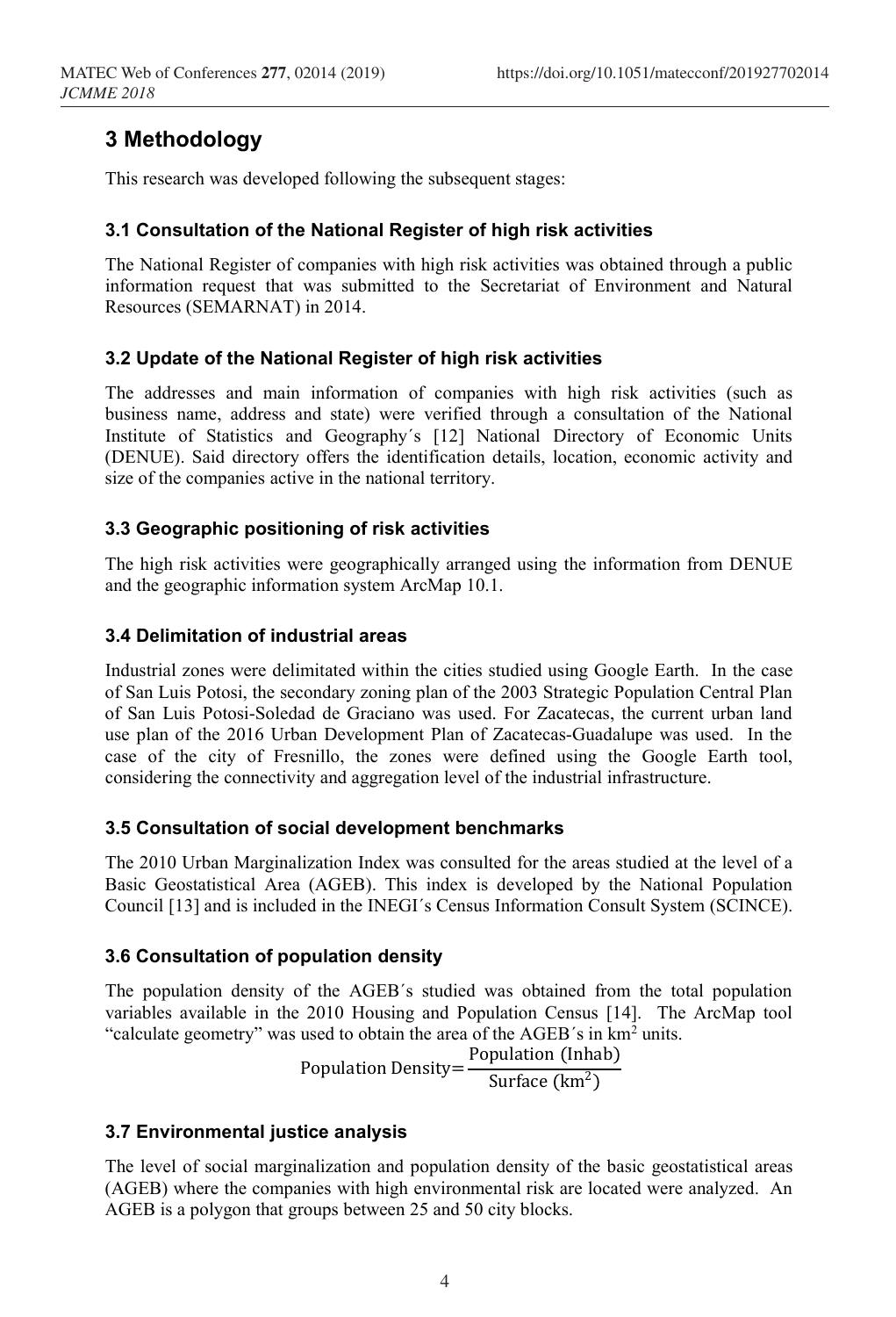The population density and social marginalization information are important variables for the analysis of risk scenarios since they allow us to identify the characteristics of the systems potentially affected and the conditions of social vulnerability.

## **4 Results**

According to the National Register of High Risk Activities, in San Luis Potosi there are 73 high risk activities. 57.6% of companies considered as high risk are located within the industrial zone of the city, while 42.4% are dispersed throughout the urban and suburban areas (Figure 2a). In the case study of the Zacatecas metropolitan area, there are 6 companies with high risk activities. None of these companies are located within the industrial polygon, but rather are located in areas destined for commercial and residential use in the center and outskirts of the metropolitan area (Figure 2b). The same occurs for Fresnillo where the 11 companies with high risk activities are located within the urban sprawl (Figure 2c.)



**Fig. 2.** Companies with high environmental risk in the metropolitan areas of a) San Luis Potosi, b)Zacatecas and c) Fresnillo Source:[12].

In the three case studies the high risk activities are randomly distributed among the different sectors of the cities without a particular pattern for these type of activities.

It was found that the most frequent high risk activities in the capital of San Luis Potosi are: the production of chemical products and the storage and sale of LP gas. While in Zacatecas it is the sale of LP gas and the production of ice. Finally, a mining company with high risk activities is located within the metropolitan area of Zacatecas (Table 1).

| Main Activities                                | Number of companies |           |
|------------------------------------------------|---------------------|-----------|
|                                                | San Luis Potosi     | Zacatecas |
| Treatment plants and hazardous waste treatment |                     |           |
| LP and butane gas storage and distribution     |                     |           |
| Pemex                                          |                     |           |
| Manufacturing of chemical products             |                     |           |
| Ice Manufacturing                              |                     |           |
| Automotive companies                           |                     |           |
| Food industry                                  |                     |           |
| Mining                                         |                     |           |
| Others                                         |                     |           |

**Table 1.** Main activities of the companies with high risk activities<sup>a</sup>

<sup>a</sup> Source: National Directory of Economic Units (DENUE).

#### **4.1 Social vulnerability**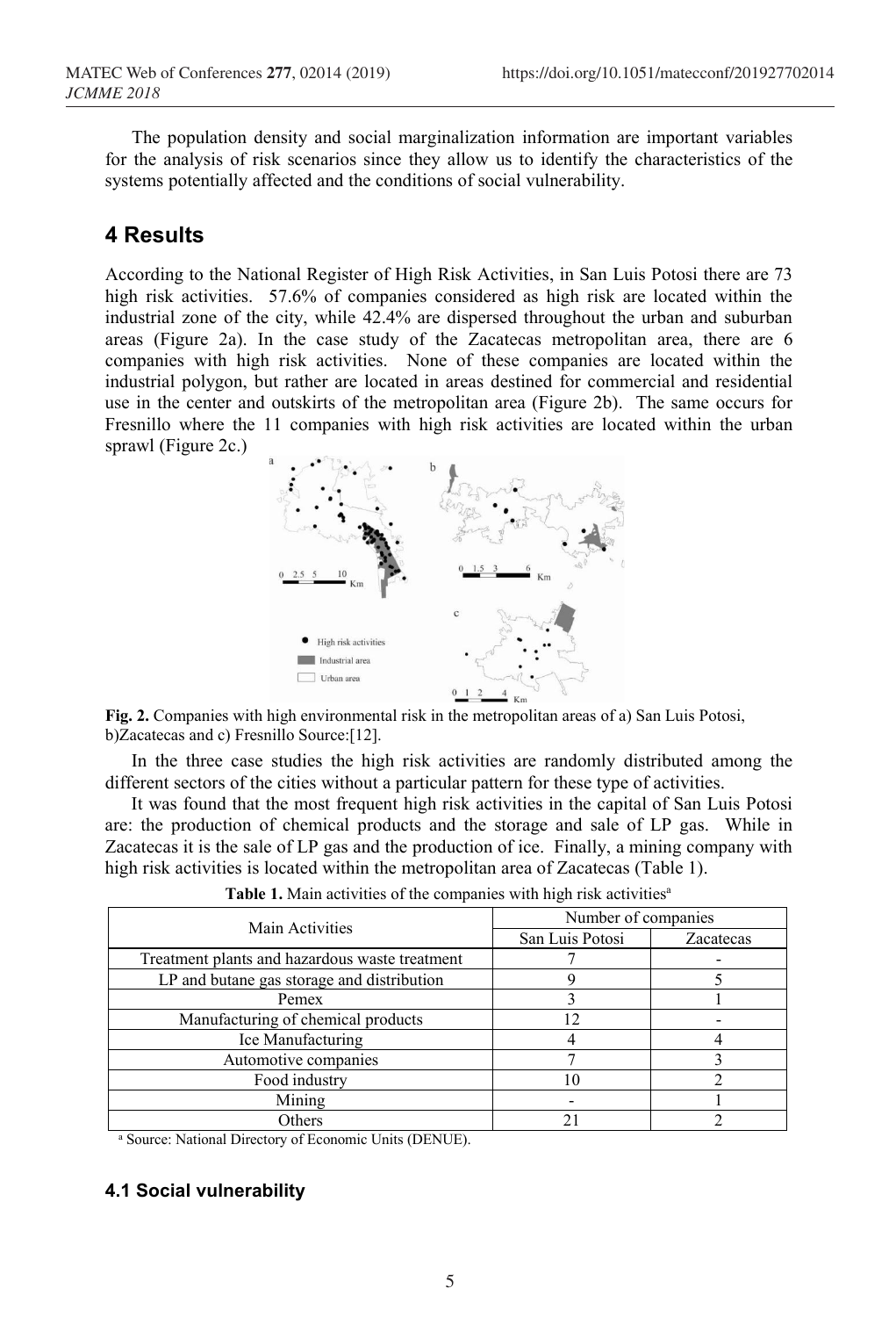The location of the companies with high risk activities was correlated to the rate of marginalization of the basic geostatistical areas. In the case of the metropolitan area of San Luis Potosi the results obtained were: 28.8% of the companies are located in areas with low and very low rate of marginalization, the majority of these are located near the industrial zone and the center of the urban sprawl, 9.6% in areas of medium marginalization and only 1.3% in areas with a high rate of marginalization, primarily in the outskirts of the city (Figure 3a). On another note, 60.3% of said companies are found in areas where the degree of marginalization is unknown.

In the metropolitan area of Zacatecas (Figure 3b), 50% of the high risk activities studied are located in areas classified with a low rate of marginalization, 33.3% in areas with a very low rate and 16.7% in areas without data. In the case of the city of Fresnillo (Figure 3c), 63.6% of the companies with high risk activities are located in areas with a low rate of marginalization, while only 27.3% are situated in areas with a medium rate and 9.1% in areas without data.

It is important to note that the areas where information on the level of marginalization does not exist tend to be areas without human settlements or non-urban towns with a population of less than 2,500 inhabitants.



**Fig. 3.** Marginalization rate in the case studies a) San Luis Potosi, b) Zacatecas and c) Fresnillo. Source [12][13].

#### **4.2 Population density**

The analysis of the population density by AGEB in the urban area of San Luis Potosi shows that 48% of companies with high risk activities are located in AGEBs with very low population density. As we can observe in figure 4a, 16.4% of said companies are in areas with low and very low density, 13.7% present no data, 11% with medium density, 6.8% with hih density and 4.1% of them are in AGEBS with very high density, especially in the eastern part of the city.

In the case of the urban area of Zacatecas, 50%% of high risk activities are located to the north of the city in areas with high population density. 16.6% show no data. The three remaining companies (50%) are in medium population density areas as shown in figure 4b.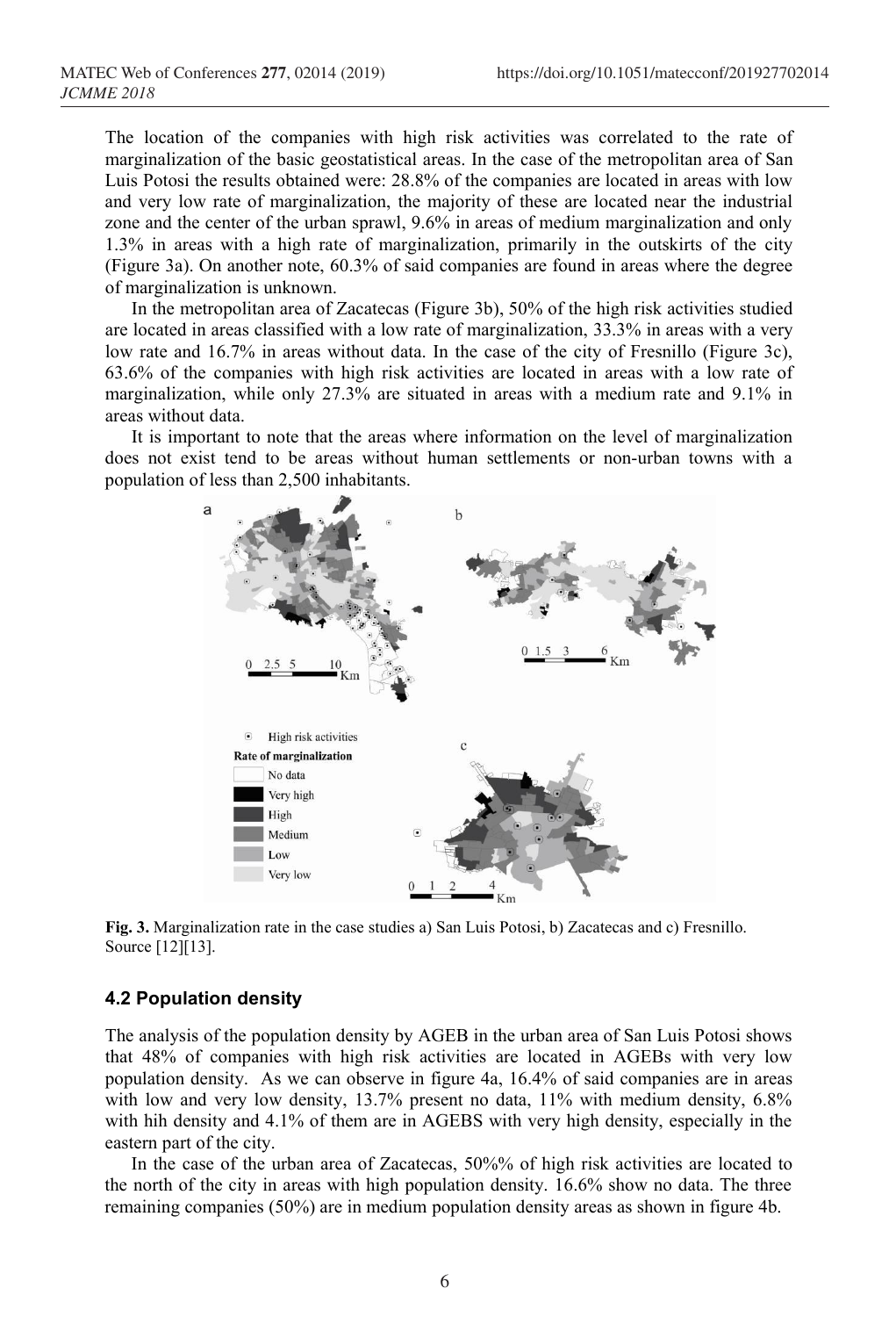In the city of Fresnillo, 54.5% of high risk companies are in areas with medium and low population density. 36.4% are located in areas with high density and 9.1% show no data (Figure 4c).



**Fig. 4.** Population density in the case studies a) San Luis Potosi, b)Zacatecas and c) Fresnillo. Source [12][14]

## **5 Discussion**

In the case of San Luis Potosi it was found that 57% of the companies are located in areas with industrial land use vocation, while the rest of the companies are located in the interior of the urban sprawl. This is in contrast to the Population Central Plan of San Luis Potosi-Soledad de Graciano which establishes that all types of industry or large-scale storage that have high risk and/or pollution characteristics must be located in industrial areas or corridors designed for that purpose.

The analysis of the degree of marginalization per urban AGEB indicates that in San Luis Potosi only one high risk company exists in an AGEB with a very high degree of marginalization (in the outskirts of the city). However, a large number of companies are located in the surroundings of the urban sprawl, in areas without data on social marginalization. In areas considered non-urban (with less than 2,500 inhabitants) this variable can have greater relevance in the study of risk scenarios. Ortega [15] indicates that rural settlements are not included in urban marginalization rates, but that one would expect greater vulnerability from this scenario due to its poverty conditions which represents a lower response in an emergency.

In the three case studies of companies with high risk activities, the number of inhabitants near these activities turned out to be the variable with the most critical aspect. This is due to the fact that the companies are located in urban areas where the population density is high and job opportunities reduce the rate of marginalization.

With respect to the relationship between the degree of marginalization and a greater exposure to risks caused by companies with environmental hazards, this study found no correlation. This was mentioned by Mennis and Jordan [10] who claimed that while high risk facilities are associated with minority groups in society, there is not a clear pattern in all areas of study. It is important to note however that in other parts of the country this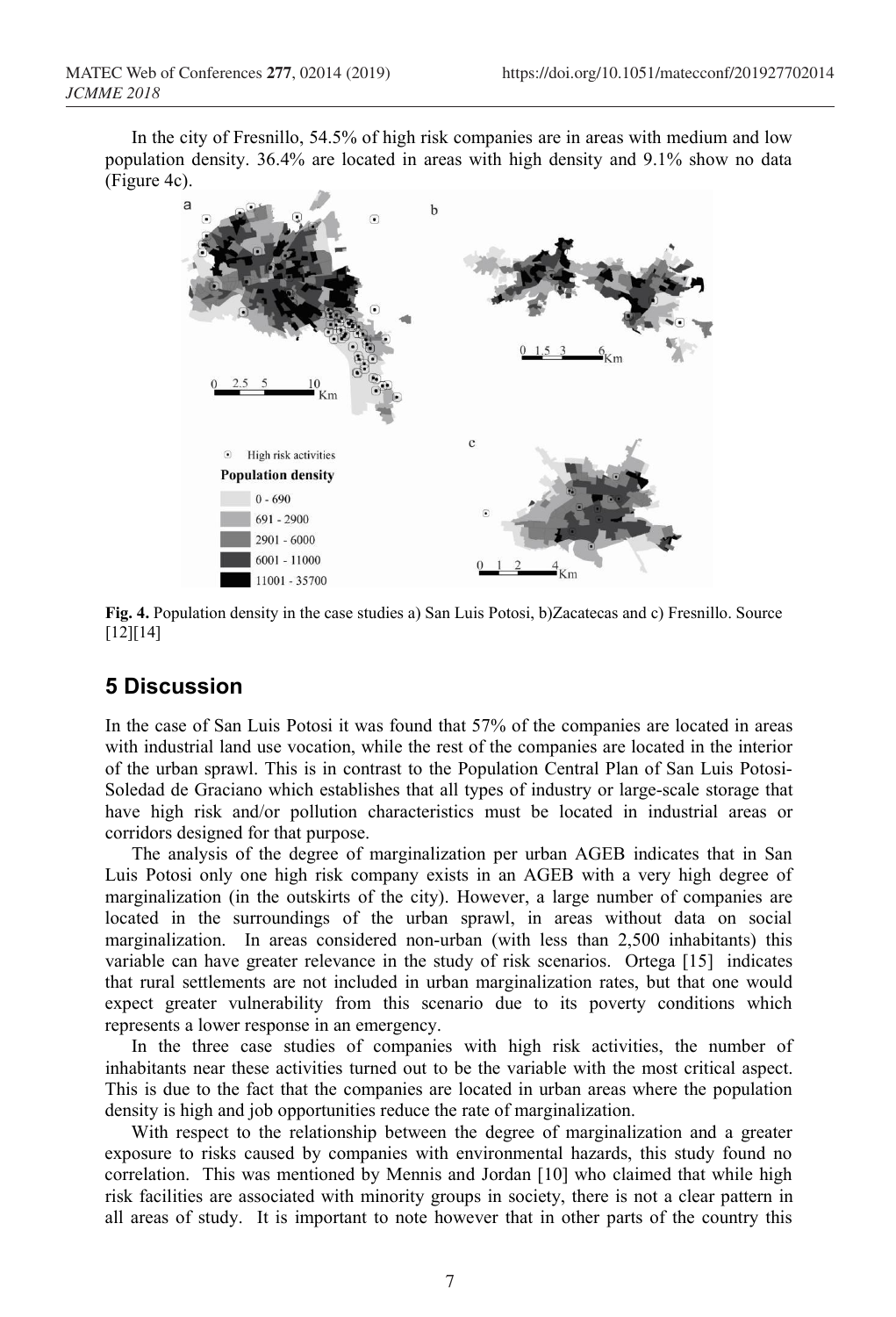situation is in fact related to environmental justice, where low income populations are the ones that are most exposed to sources of danger due to high risk activities.

## **6 Conclusion**

The analysis of the social marginalization and population density variables in the urban areas of San Luis Potosi, Zacatecas and Fresnillo were useful in identifying the distribution of chemical and technological risks. Thus confirming the presence of high risk activities not in industrial zones, but rather in areas with commercial and residential use within the urban sprawl.

The program that governs the city´s growth in the metropolitan area of San Luis Potosi has not been updated in more than 14 years. Another important point is that none of the cities studied has spatial planning.

In the three cases studied, most of the companies were in areas with low and medium rates of marginalization. There is only one case in the northern part of San Luis Potosi where a company exists in an AGEB with a very high level of marginalization. In San Luis Potosi there is a greater proximity between high risk activities and areas with high population density. Particularly interesting is where people are living close to a source of danger with the risk of an accident happening that can affect the health of the population and the environment. The dissemination of information regarding the risk of living near a high risk activity and training the population on what measures to take in case of a leak, fire or explosion, are effective strategies that can be used to decrease their vulnerability and increase their responsiveness in an emergency.

State and municipal governments in the areas studied must develop (or update) their urban planning instruments based on adequate ecological and spatial planning. The proposal and execution of pertinent corrective measures that contribute to the decrease of high risk activities in commercial and residential areas is also necessary.

The dissemination and access to the information gathered in this type of research project is important as it leads to the development of better urban planning policies, results in actions that decrease the vulnerability of people and establishes proof and precedents useful in improving access to environmental justice.

## **Acknowledgments**

To the Engineering Department at the Autonomous University of San Luis Potosi and the Urban Development Secretariat of San Luis Potosi and Zacatecas.

## **References**

- 1. Cannon T 2000 Vulnerability Analisys and Disaster *Flood* Ed Parker D J 45-55 (Oxford: Routledge)
- 2. Maturana P A 2011 Evaluación de riesgos y gestión en desastres. 10 preguntas para la década actual *Rev Méd Clín Las Condes*. 22 545-55
- 3. Rivera E, Palacio G, Villalobos G, Silva R and Afonso P 2004 *Evaluación de daños en las zonas costeras de la península de Yucatán por el huracán "Isidoro". Desarrollo de Propuestas de Investigación y Mitigación en Manejo Integrado de Recursos Costeros. Sección Campeche,* (Campeche: Universidad Autónoma de Campeche)